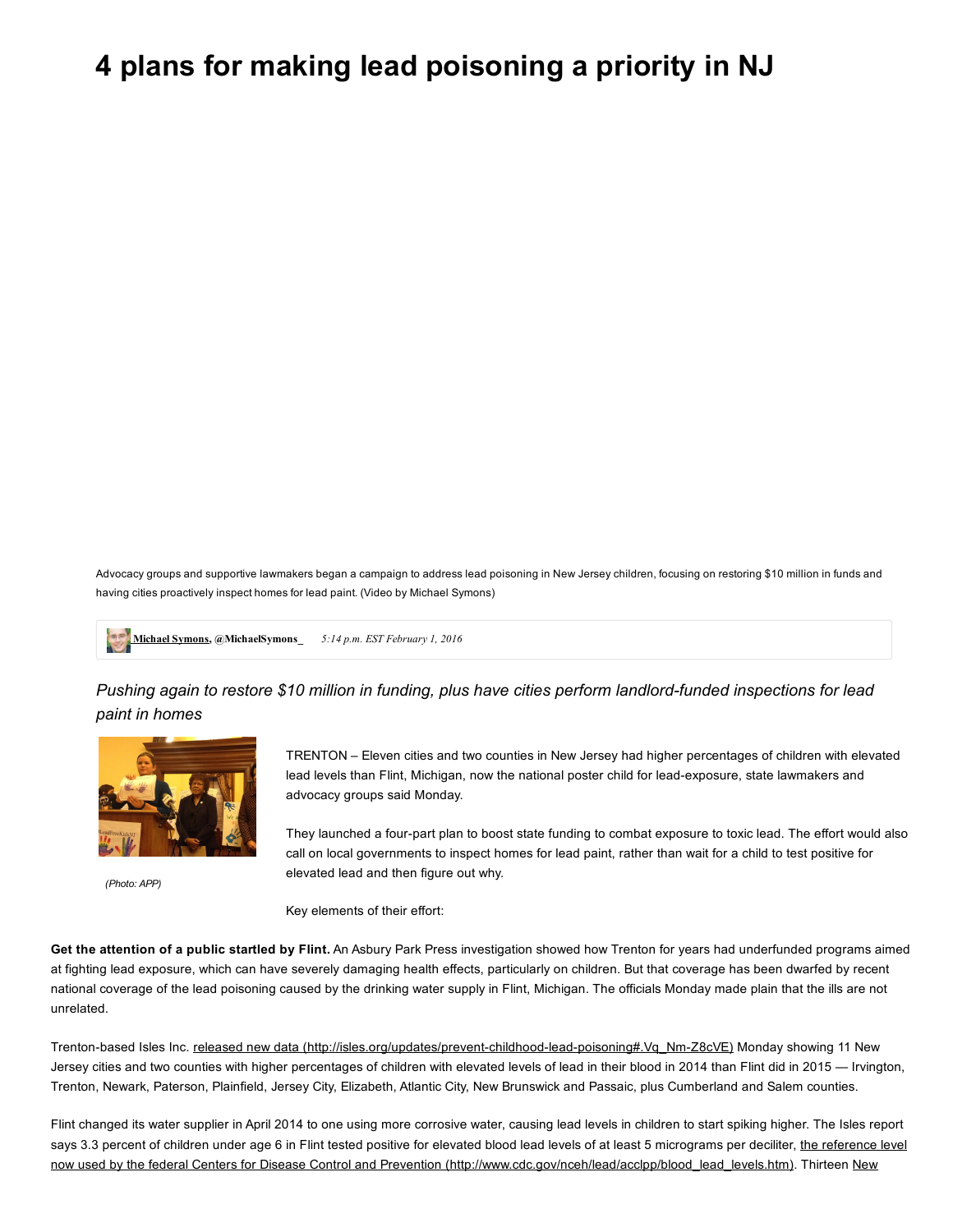Jersey [\(http://www.state.nj.us/health/fhs/documents/childhoodlead2014.pdf\)](http://www.state.nj.us/health/fhs/documents/childhoodlead2014.pdf) jurisdictions had higher concentrations than 3.3 percent in 2014, topped by Salem County at 8.9 percent and Irvington at 8.4 percent.

There were more than 3,000 new cases in New Jersey of children under 6 with lead levels meeting the more stringent standard in 2015, bringing the total to around 225,000 since 2000, said Elyse Pivnick, director of environmental health for Isles Inc. New Jersey's exposure is linked to lead paint in older homes, not water supplies.

"Because of Flint, Michigan, most of the world now knows lead in water can poison children," Pivnick said. "The deplorable water scandal is an important story, but it is just as tragic and alarming that thousands of children in New Jersey continue to be exposed to lead year after year."



ASBURY PARK PRESS

Christie kills child lead protection bill

 $(\text{http://www.app.com/story/news/investigations/watchdog/2016/01/19/ni-lead$ poisoning-christie/78998778/)

Try again to add the \$10 million to the budget. Legislation has been reintroduced that would add \$10 million in the current budget for the Lead Hazard Control Assistance Fund, which is financed through a 50-cent per gallon fee on paint sales. The fund has spent \$16.5 million since it was created in 2004, but more than \$53 million has been diverted to the general budget.

Additionally, advocacy groups are pushing for Gov. Chris Christie to include the money in the 2017 budget he'll propose in two weeks, or for lawmakers to add it during the deliberations and negotiations that will follow through the end of June. Christie, who has put no money into the fund in the last three years, vetoed a \$10 million appropriation last month.

The Christie administration has never said it opposes the appropriation to the lead-prevention fund, though it hasn't included such funding in recent budgets and generally blocks supplemental spending done outside of the enactment of the state budget each June.



ASBURY PARK PRESS

\$50M taken from NJ child protection lead fund

(http://www.app.com/story/news/premium/2015/01/02/nj-lead-hazard-funddepleted/21193095/)

Move inspections to local level. Sen. Shirley Turner, D-Mercer, said that because the state hasn't followed a 2008 law requiring it to inspect oneand two-family homes for lead paint, she'll push for a law shifting that obligation onto local government instead. It would be paid for through a fee assessed on landlords.

"We know the governor wants smaller government. And of course as you get smaller government, you get fewer services and in this case fewer protections for our people and our children," said Sen. Shirley Turner, D-Mercer.



ASBURY PARK PRESS Asbury Park - Politics

[\(http://www.app.com/news/politics/?from=global&sessionKey=&autologin=\)](http://www.app.com/news/politics/?from=global&sessionKey=&autologin=)

A public advocacy campaign. The #LeadFreeKidsNJ campaign is intending to send painted handprints of 3,100 children, equal to the number who tested positive for lead poisoning last year, to Christie as a way of pressuring him to include the funding.

"Gov. Christie has the opportunity to right this wrong, to include funding for lead poisoning prevention and abatement, to ensure that possibly we would have no kids poisoned by lead," said Ann Vardeman, associate director of organizing and advocacy for New Jersey Citizen Action.

*Michael Symons: (609) 9844336; msymons@gannettnj.com*

Don't miss a thing